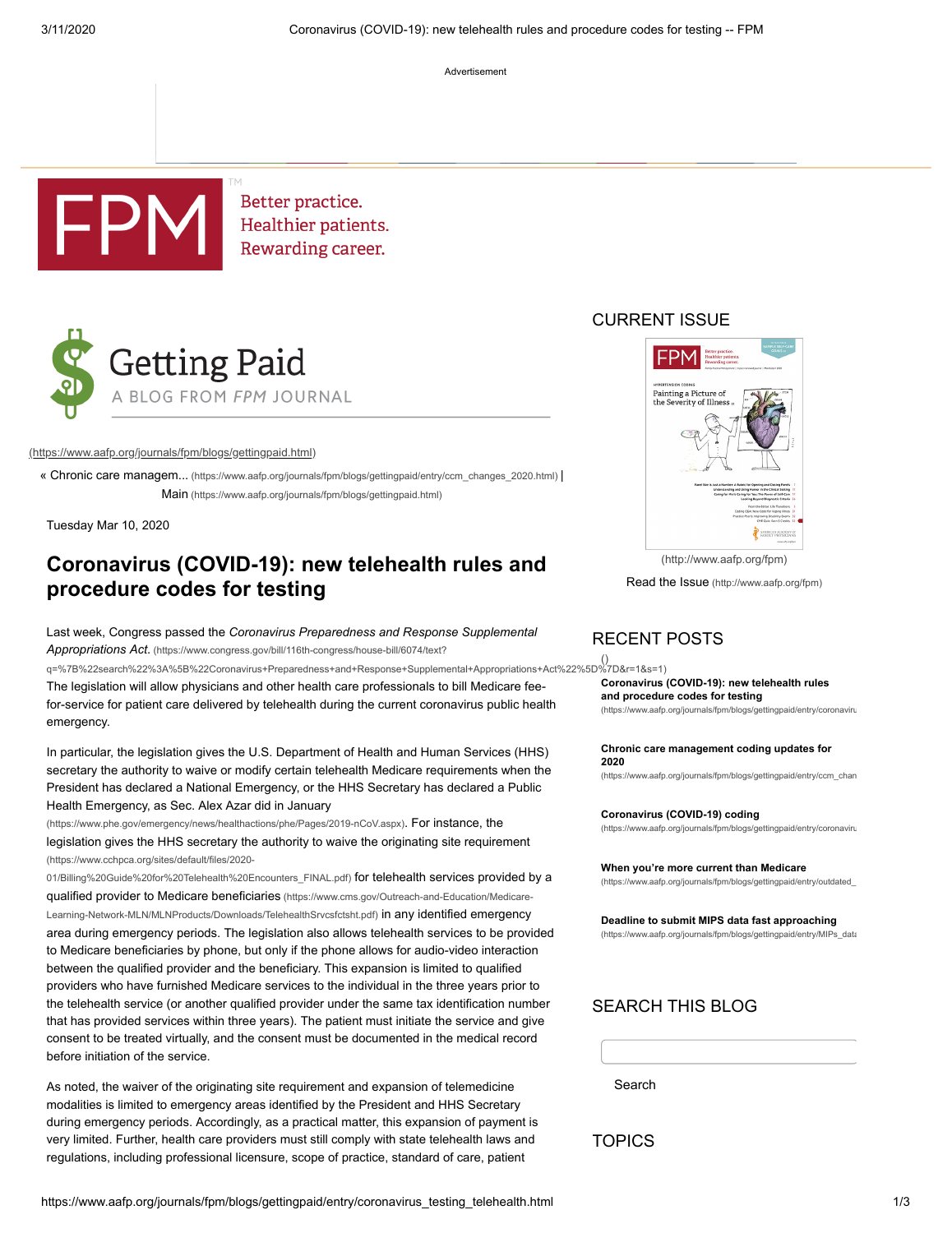consent (https://www.cchpca.org/sites/default/files/2020-

[01/Billing%20Guide%20for%20Telehealth%20Encounters\\_FINAL.pdf\)](https://www.cchpca.org/sites/default/files/2020-01/Billing%20Guide%20for%20Telehealth%20Encounters_FINAL.pdf), as well as other payment requirements for non-Medicare beneficiaries.

The codes that will be billed for what Medicare actually defines as Medicare "telehealth services" will typically be evaluation and management (E/M) codes (for example, 99213, [99214\) along with a telehealth Place of Service \(POS\) code](https://www.cchpca.org/sites/default/files/2020-01/Billing%20Guide%20for%20Telehealth%20Encounters_FINAL.pdf)

### (https://www.cchpca.org/sites/default/files/2020-

01/Billing%20Guide%20for%20Telehealth%20Encounters\_FINAL.pdf) and potentially a modifier (if required by commercial payer). However, there are additional services available for payment that are [not ever restricted by originating site and other Medicare telehealth regulations. The Medicare](https://www.cchpca.org/sites/default/files/2020-01/Billing%20Guide%20for%20Telehealth%20Encounters_FINAL.pdf) "communications-based technology" codes (https://www.cchpca.org/sites/default/files/2020- 01/Billing%20Guide%20for%20Telehealth%20Encounters\_FINAL.pdf) (e.g. G2012) are not deemed by the Centers for Medicare & Medicaid Services (CMS) to be Medicare "telehealth services," which means they are not subject to the statutory restrictions regarding originating site and rural geography. These services can be furnished even when patient are in their homes, regardless of a national emergency declaration. There are also time-based, online digital E/M codes (99421, 99422, 99423) for established patients. Similar codes (G2061, G2062, G2063) are available for online patient-initiated assessments provided by qualified non-physician health care professionals.

Last week CMS also announced that Medicare Part B would cover a test to determine if beneficiaries have coronavirus for dates of service on or after Feb. 4, 2020. But providers of the test will have to wait until after April 1, 2020, to submit a claim to Medicare for the test. Most physician offices will not have access to the test to perform it themselves, but may be ordering it for their patients or collecting specimens (e.g. nasal swab or sputum) for testing. In general, if the patient is in the office for an E/M service, the specimen collection is bundled in that service. Otherwise, many contracts don't include specimen collection. You will need to check with the payers in your area on this point.

CMS has created two Healthcare Common Procedure Coding System (HCPCS) codes to report testing for coronavirus. Labs that test patients for the new coronavirus using the Centers for Disease Control and Prevention (CDC) 2019 Novel Coronavirus Real Time RT-PCR Diagnostic Test Panel may bill for that test using the new HCPCS code (U0001). This code is used specifically for CDC testing laboratories to test patients for SARS-CoV-2. The second HCPCS billing code (U0002) allows laboratories to bill for non-CDC laboratory tests for SARS-CoV-2/2019-nCoV (COVID-19). On Feb. 29, 2020, the Food and Drug Administration (FDA) issued a new, streamlined policy for certain laboratories to develop their own validated COVID-19 tests. This second HCPCS code may be used for tests developed by these additional laboratories when submitting claims to Medicare or health insurers. Diagnosis coding for coronavirus

[\(https://www.aafp.org/journals/fpm/blogs/gettingpaid/entry/coronavirus\\_diagnosis\\_coding.html\)](https://www.aafp.org/journals/fpm/blogs/gettingpaid/entry/coronavirus_diagnosis_coding.html) is also available.

What is happening in the private health insurance sector remains unclear and may vary from [payer to payer. An industry trade group, America's Health Insurance Plans, issued its own](https://www.ahip.org/statement-by-the-ahip-board-of-directors-taking-action-to-address-coronavirus-covid-19/) statement last week (https://www.ahip.org/statement-by-the-ahip-board-of-directors-taking-action-to-addresscoronavirus-covid-19/)[. CMS also issued a fact sheet on "Information Related to COVID–19](https://www.cms.gov/files/document/03052020-individual-small-market-covid-19-fact-sheet.pdf) Individual and Small Group Market Insurance Coverage."

(https://www.cms.gov/files/document/03052020-individual-small-market-covid-19-fact-sheet.pdf)

[For more information, please see CMS's frequently asked questions](https://www.cms.gov/files/document/03062020-covid-19-faqs.pdf) (https://www.cms.gov/files/document/03062020-covid-19-faqs.pdf) for health care providers regarding Medicare payment for laboratory tests and other services related to the 2019 novel [coronavirus. CMS has also provided related fact sheets pertaining to Medicare](https://www.cms.gov/files/document/03052020-medicare-covid-19-fact-sheet.pdf) [\(https://www.cms.gov/files/document/03052020-medicare-covid-19-fact-sheet.pdf\)](https://www.cms.gov/files/document/03052020-medicaid-covid-19-fact-sheet.pdf) and Medicaid and the Children's Health Insurance Program (https://www.cms.gov/files/document/03052020-medicaid-covid-19 fact-sheet.pdf).

Coverage, payment, and other aspects of getting paid for services related to the coronavirus are continuously evolving. Stay tuned to the "Getting Paid" blog for further updates.

— Kent Moore, AAFP Senior Strategist for Physician Payment

### [\(\)](https://www.aafp.org/journals/fpm/blogs/gettingpaid/entry/coronavirus_testing_telehealth.html)

#### **General**

[\(https://www.aafp.org/journals/fpm/blogs/gettingpaid/general.html\)](https://www.aafp.org/journals/fpm/blogs/gettingpaid/general.html)

### **Audits**

[\(https://www.aafp.org/journals/fpm/blogs/gettingpaid/audits.html\)](https://www.aafp.org/journals/fpm/blogs/gettingpaid/audits.html)

#### **Chronic care**

[\(https://www.aafp.org/journals/fpm/blogs/gettingpaid/chronic](https://www.aafp.org/journals/fpm/blogs/gettingpaid/chronic-care.html)care.html)

#### **EHR/Meaningful Use**

[\(https://www.aafp.org/journals/fpm/blogs/gettingpaid/ehr](https://www.aafp.org/journals/fpm/blogs/gettingpaid/ehr-meaningful-use.html)meaningful-use.html)

#### **E-prescribing**

[\(https://www.aafp.org/journals/fpm/blogs/gettingpaid/eprescribing.htm](https://www.aafp.org/journals/fpm/blogs/gettingpaid/eprescribing.html)

#### **ICD-10**

[\(https://www.aafp.org/journals/fpm/blogs/gettingpaid/icd10.html\)](https://www.aafp.org/journals/fpm/blogs/gettingpaid/icd10.html)

#### **Medicare/Medicaid**

[\(https://www.aafp.org/journals/fpm/blogs/gettingpaid/medicare](https://www.aafp.org/journals/fpm/blogs/gettingpaid/medicare-medicaid-requirements.html)medicaid-requirements.html)

#### **Medicare Part D**

[\(https://www.aafp.org/journals/fpm/blogs/gettingpaid/medicare](https://www.aafp.org/journals/fpm/blogs/gettingpaid/medicare-part-d.html)part-d.html)

#### **Open payments**

[\(https://www.aafp.org/journals/fpm/blogs/gettingpaid/open](https://www.aafp.org/journals/fpm/blogs/gettingpaid/open-payments.html)payments.html)

#### **Physician compensation**

[\(https://www.aafp.org/journals/fpm/blogs/gettingpaid/physician](https://www.aafp.org/journals/fpm/blogs/gettingpaid/physician-compensation.html)compensation.html)

#### **PQRS**

[\(https://www.aafp.org/journals/fpm/blogs/gettingpaid/pqrs.html\)](https://www.aafp.org/journals/fpm/blogs/gettingpaid/pqrs.html)

#### **Practice management**

[\(https://www.aafp.org/journals/fpm/blogs/gettingpaid/practice](https://www.aafp.org/journals/fpm/blogs/gettingpaid/practice-management.html)management.html)

#### **Reimbursement**

[\(https://www.aafp.org/journals/fpm/blogs/gettingpaid/reimbursement.](https://www.aafp.org/journals/fpm/blogs/gettingpaid/reimbursement.html)

#### **Value-based payment**

[\(https://www.aafp.org/journals/fpm/blogs/gettingpaid/valuebased](https://www.aafp.org/journals/fpm/blogs/gettingpaid/valuebased-payment.html)payment.html)

### **DISCLAIMER**

The views expressed here do not necessarily reflect the opinions of *FPM* or the AAFP. Some payers may not agree with the advice given. This is not a substitute for current CPT and ICD-9 manuals and payer policies. All comments are moderated and will [be removed if they violate our Terms of Use](https://www.aafp.org/about-site/requests/terms.html) (https://www.aafp.org/about-site/requests/terms.html).